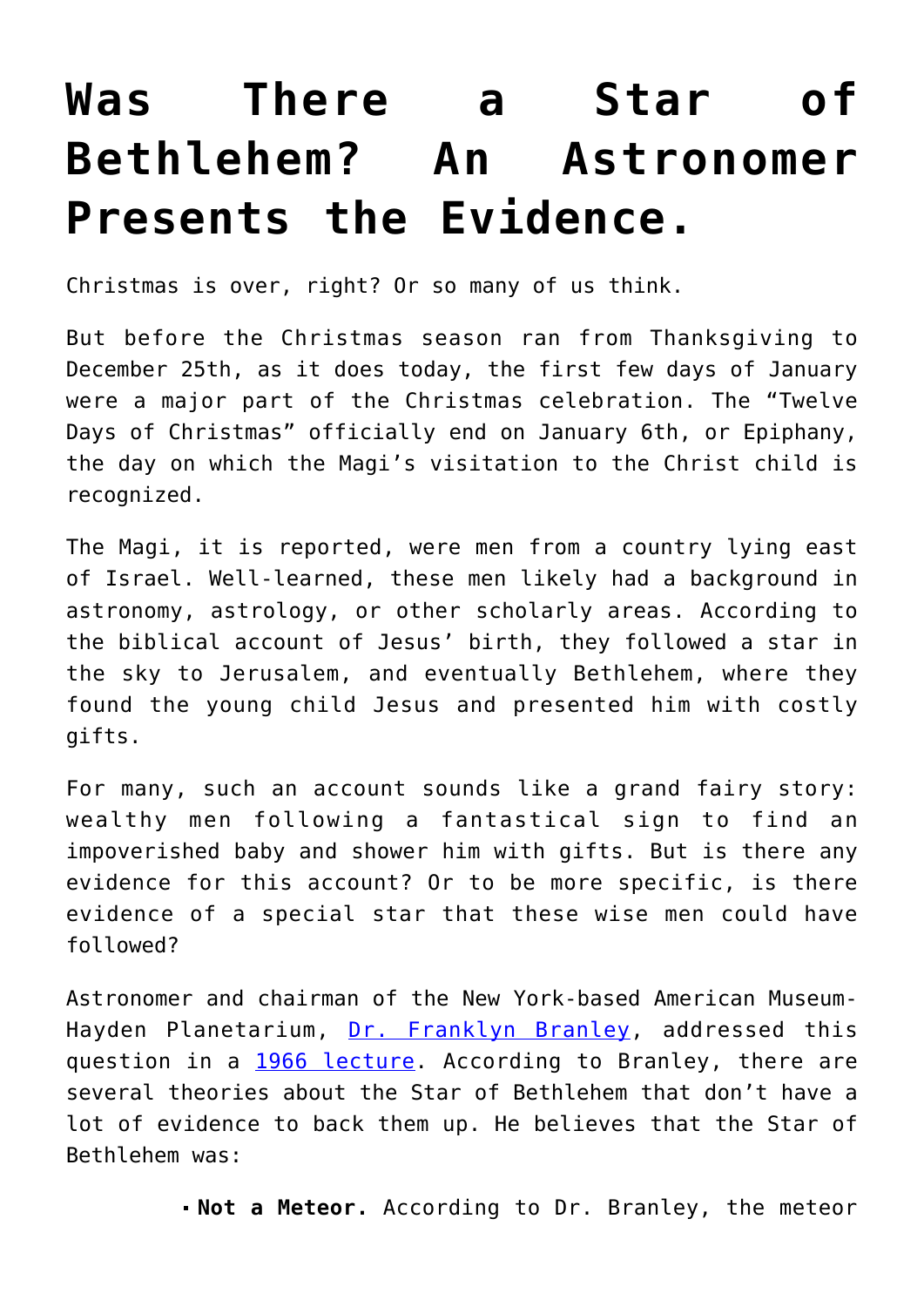theory is unlikely because meteors are short-lived and burn up quickly. Had the Star of Bethlehem been a meteor, it would have disappeared from view before the Magi had time to pack up and follow it.

- **Not a Comet.** As Dr. Branley explains, comets move in predictable patterns in the same manner as planets. As a result, scientists can go back thousands of years and see when a particular comet would have appeared in the sky. No major comets were visible around the time which historical sources recognize as the likely year of Christ's birth.
- **Not a Nova.** As with comets, novas or new stars can be traced throughout history. Although Johannes Kepler believed the Star of Bethlehem was a nova, past records of novas don't align with the years near Christ's birth.

So what *was* the Star of Bethlehem?

The possibility of a miracle is always there, Dr. Branley suggests, but there is another pool of decent scientific or astronomical evidence to explain the Star of Bethlehem phenomenon. Relying on both historical and archaeological records, Branley believes it likely that "Jesus was born sometime between 8 B.C. and 4 B.C.  $-$  probably in the year 6 B.C." Based on these dates, Branley unearths the following details:

*"The tables of motions and positions of planets show that there were three planets in the evening skies in the fall and winter of 7 B.C. continuing into the spring of 6 B.C., and that these planets moved closer together as the months went by.*

*The planets were Mars, Jupiter and Saturn. Saturn was in the constellation of Pisces, the fishes. Jupiter was a bit below and to the north. Mars was much lower and toward the south."*